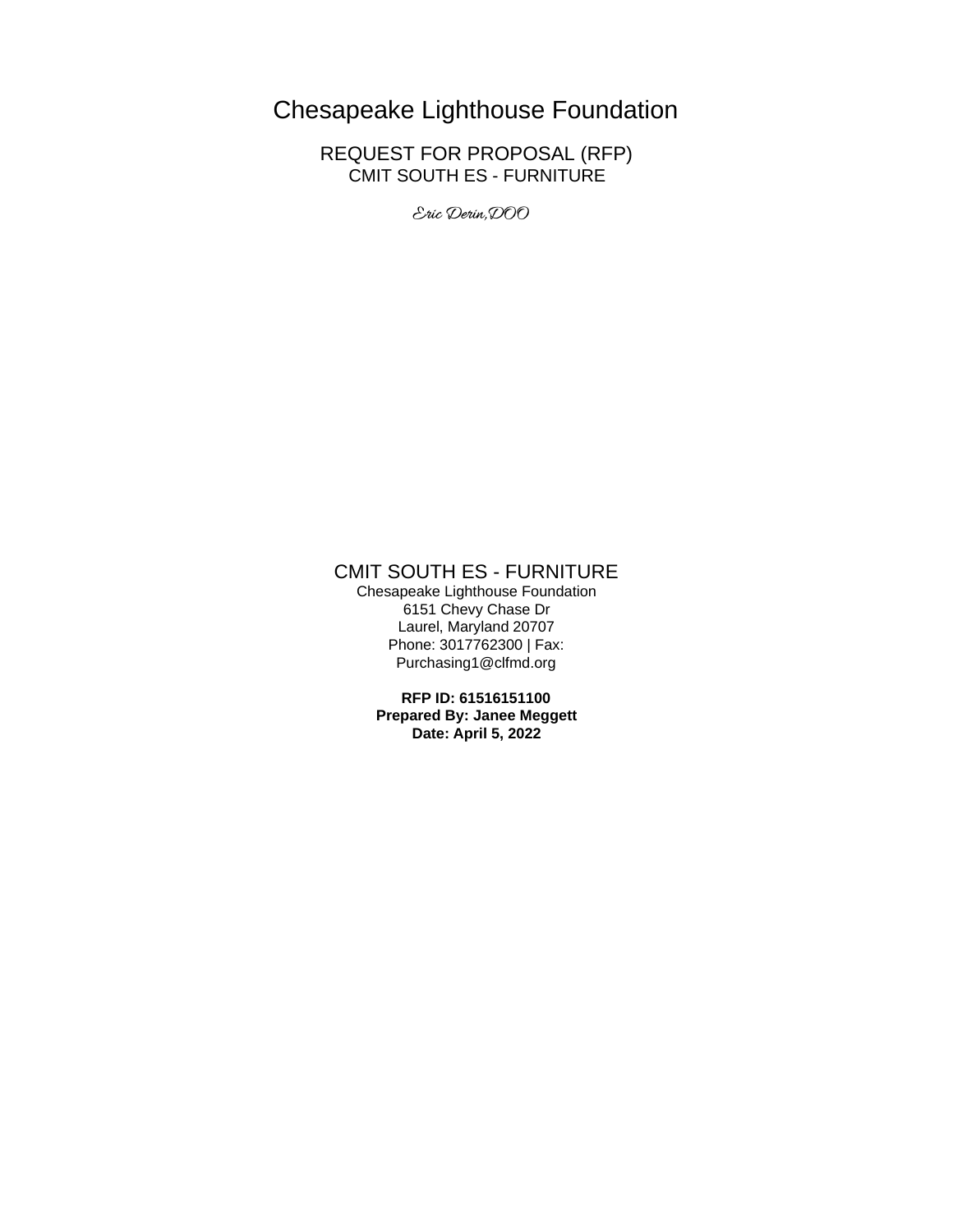# REQUEST FOR PROPOSAL CMIT SOUTH ES - FURNITURE Laurel - Maryland

# **RFP ID:** 61516151100 **PROPOSAL SUBMISSION DEADLINE:** April 19, 2022, 4:00 PM, close of business **QUESTION SUBMISSION DEADLINE:** April 13, 2022

Questions may be submitted in written form to:

| <b>Contact Name:</b>     | Eric Derin                                       |
|--------------------------|--------------------------------------------------|
| <b>Contact Address:</b>  | 6151 Chevy Chase Drive<br>Laurel, Maryland 20707 |
| <b>Telephone Number:</b> | 3017762300                                       |
| <b>Email Address:</b>    | Ederin@clfmd.org                                 |

# **INTRODUCTION**

Chesapeake Lighthouse Foundation invites and welcomes proposals for their CMIT SOUTH ES - FURNITURE project. Based on your previous work experience, your firm has been selected to receive this RFP and is invited to submit a proposal. Please take the time to carefully read and become familiar with the proposal requirements. All proposals submitted for consideration must be received by the time specified above under the "PROPOSAL SUBMISSION DEADLINE."

*BIDDERS SHOULD NOTE THAT ANY AND ALL WORK INTENDED TO BE SUBCONTRACTED AS PART OF THE BID SUBMITTAL MUST BE ACCOMPANIED BY BACKGROUND MATERIALS AND REFERENCES FOR PROPOSED SUBCONTRACTOR(S) – NO EXCEPTIONS.*

# **PROJECT AND LOCATION**

The project associated with this RFP is or shall be located at 9601 Fallard Ter, Upper Marlboro, Maryland 20772.

# **PROJECT MANAGER CONTACT INFORMATION**

The following individual(s) are the assigned contacts for the following:

For questions or information regarding All Aspects, contact:

| Name:         | <b>Fric Derin</b>      |
|---------------|------------------------|
| Title:        | Director Of Operations |
| <b>Phone:</b> | 3017762300             |
| Fax:          |                        |
|               | $\sim$ $\sim$ $\sim$   |

**Email:** Ederin@clfmd.org

# **PROJECT OBJECTIVE**

.

The objective and ultimate goal for this project is the objective is to furnish classrooms.

# **PROJECT SCOPE AND SPECIFICATIONS**

The Project Scope and Specification are:

This bid should include delivery and installation.

1) Petal Collaborative Classroom Desk - Laminate Top Colored Model #PET-1900EE Height Option: Regular Height (23-32) Desktop Color: Gray Nebula Trim/Leg/Glide Color: Lime Green Quantity: 35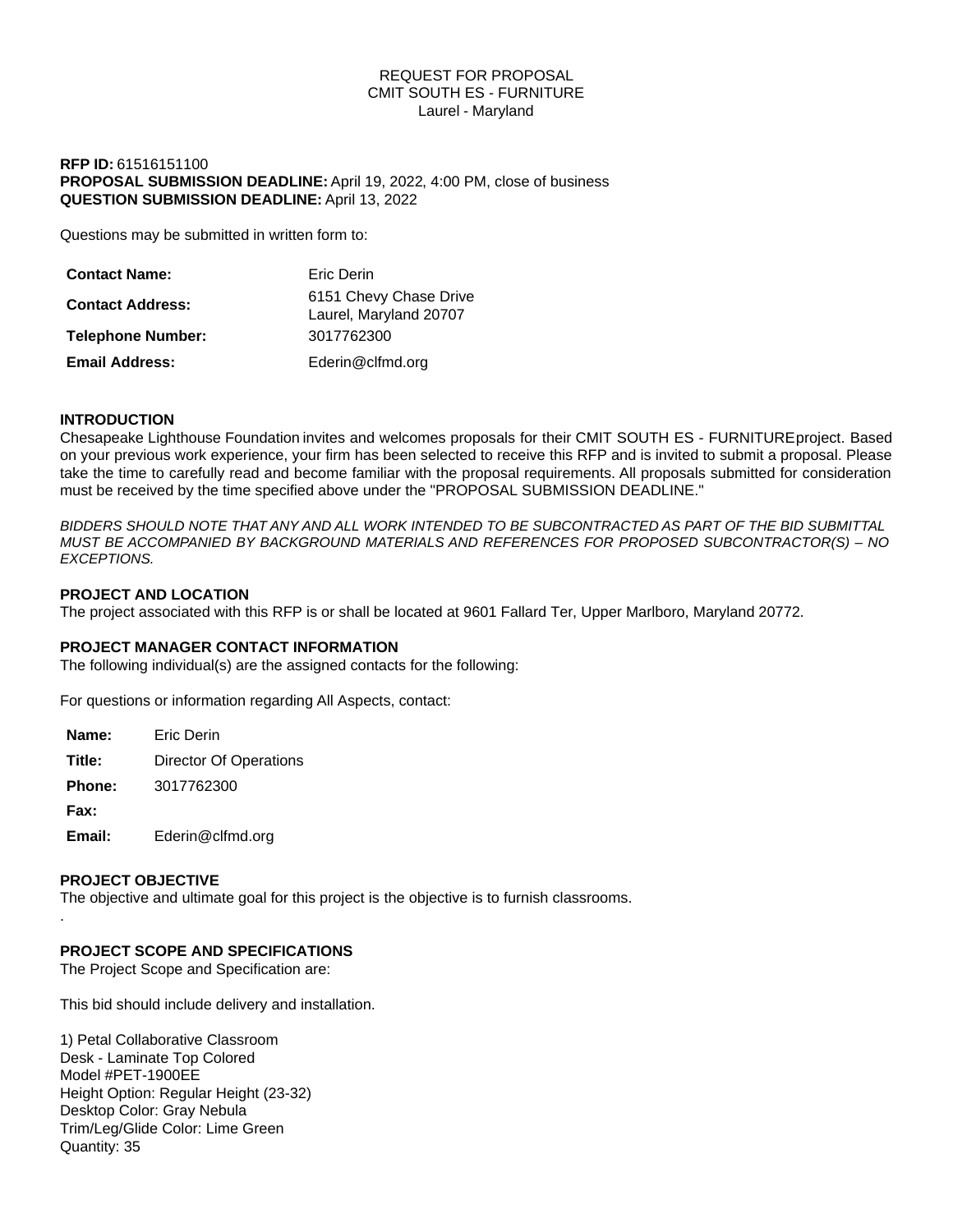2) Mesh Book Basket for Petal Classroom Desks Model #PET-JBB Color: Tungsten Quantity: 35

3) 36"Wx72"H Steel Bookcase Model #SSB-72 Color: Signal Red Quantity: 2

4) 16"H Inspiration Poly Classroom Chair Model #INS-716 Shell Color: Lime Green Quantity: 60

5) 48x72" Hercules Adjustable Kidney Activity Table- Color T Model #GSCH-4872 Height: Regular Height (23-32) Tabletop Color: Gray Nebula Trim, Leg & Glide Color: Primary Red Quantity: 2

6) 24x60" Dura Heavy Duty Adjustable Classroom Table Model #TWL-2460A Tabletop Color: Gray Nebula Frame Color: TBD Edge Banding: Black Quantity: 16

7) Soft Caster Kit Model #ILT-CASTERS2 Quantity: 2

8) Glide Insert for Academia Products Model #ACA-GLIDE Glide Insert Type: Rubber Cap Quantity: 240

9) MapleWave Stacking Lockable Lockers - Single Stack Model #999 Quantity: 2

10) MapleWave Stacking Lockable Lockers - Double Stack Model #999 Material: Birchwood Plywood Quantity: 6

11) 36"Wx52"H Steel Bookcase Model #SSB-52 Color: TBD Quantity: 4

# **SCHEDULED TIMELINE**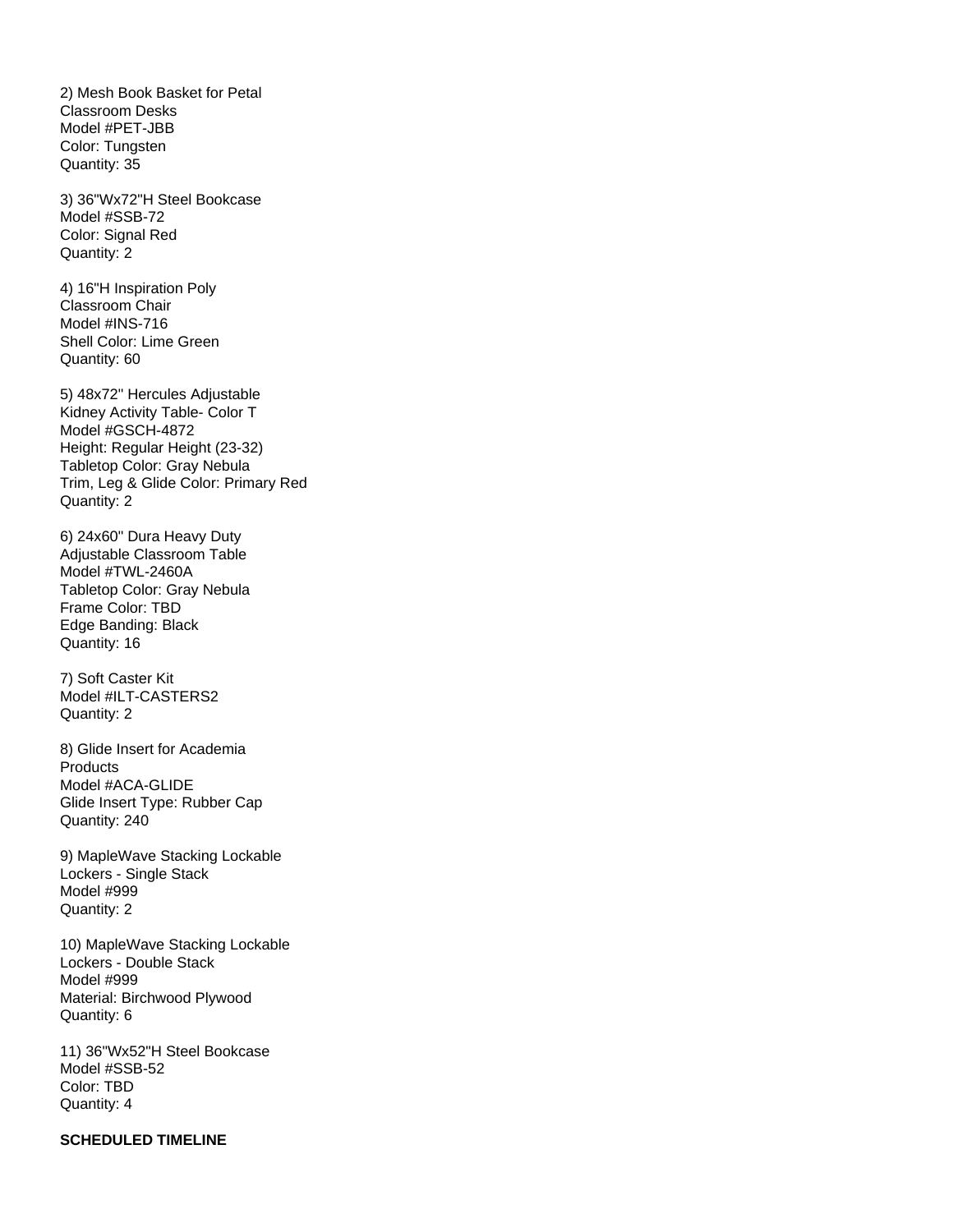The following timeline has been established to ensure that our project objective is achieved; however, the following project timeline shall be subject to change when deemed necessary by management.

# **MILESTONE DATE**

Start of Project :  $July 1, 2022$ 

# **PROPOSAL BIDDING REQUIREMENTS**

# **PROJECT PROPOSAL EXPECTATIONS**

Chesapeake Lighthouse Foundation shall award the contract to the proposal that best accommodates the various project requirements. Chesapeake Lighthouse Foundation reserves the right to: (i) award any contract prior to the proposal deadline or prior to the receipt of all proposals, (ii) award the contract to more than one Bidder, and (iii) refuse any proposal or contract.

# **DEADLINE TO SUBMIT PROPOSAL**

All proposals must be received by Chesapeake Lighthouse Foundation no later than 4:00 PM, close of businesson April 19, 2022 for consideration in the project proposal selection process.

# **PROPOSAL SELECTION CRITERIA**

Only those proposals received by the stated deadline will be considered. All proposals, submitted by the deadline, will be reviewed and evaluated based upon information provided in the submitted proposal. In addition, consideration will be given to cost and performance projections. Furthermore, the following criteria will be given considerable weight in the proposal selection process:

- 1. Proposals received by the stipulated deadline must be in the correct format.
- 2. Bidder's alleged performance effectiveness of their proposal's solution.
- 3. Bidder's performance history and alleged ability to timely deliver proposed services.
- 4. Bidder's ability to provide and deliver qualified personnel having the knowledge and skills required to effectively and efficiently execute proposed services.
- 5. Overall cost effectiveness of the proposal.

Chesapeake Lighthouse Foundation reserves the right to cancel, suspend, and/or discontinue any proposal at any time, without obligation or notice to the proposing bidder.

# **PROPOSAL SUBMISSION FORMAT**

The following is a list of information that the Bidder should include in their proposal submission:

# **Summary of Bidder Background**

- 1. Bidder's Name(s)
- 2. Bidder's Address
- 3. Bidder's Contact Information (and preferred method of communication)
- 4. Legal Formation of Bidder (e.g. sole proprietor, partnership, corporation)
- 5. Date Bidder's Company was Formed
- 6. Description of Bidder's company in terms of size, range and types of services offered and clientele.
- 7. Bidder's principal officers (e.g. President, Chairman, Vice President(s), Secretary, Chief Operating Officer, Chief Financial Officer, General Managers) and length of time each officer has performed in his/her field of expertise.
- 8. Bidder's Federal Employee Identification Number (FEIN)
- 9. Evidence of legal authority to conduct business in Maryland (e.g. business license number).
- 10. Evidence of established track record for providing services and/or deliverables that are the subject of this proposal.
- 11. Organization chart showing key personnel that would provide services to Chesapeake Lighthouse Foundation

# **Financial Information**

- State whether the Bidder or its parent company (if any) has ever filed for bankruptcy or any form of reorganization under the bankruptcy code.
- State whether the Bidder or its parent company (if any) has ever received any sanctions or is currently under investigation by any regulatory or governmental body.

# **Proposed Outcome**

Summary of timeline and work to be completed.